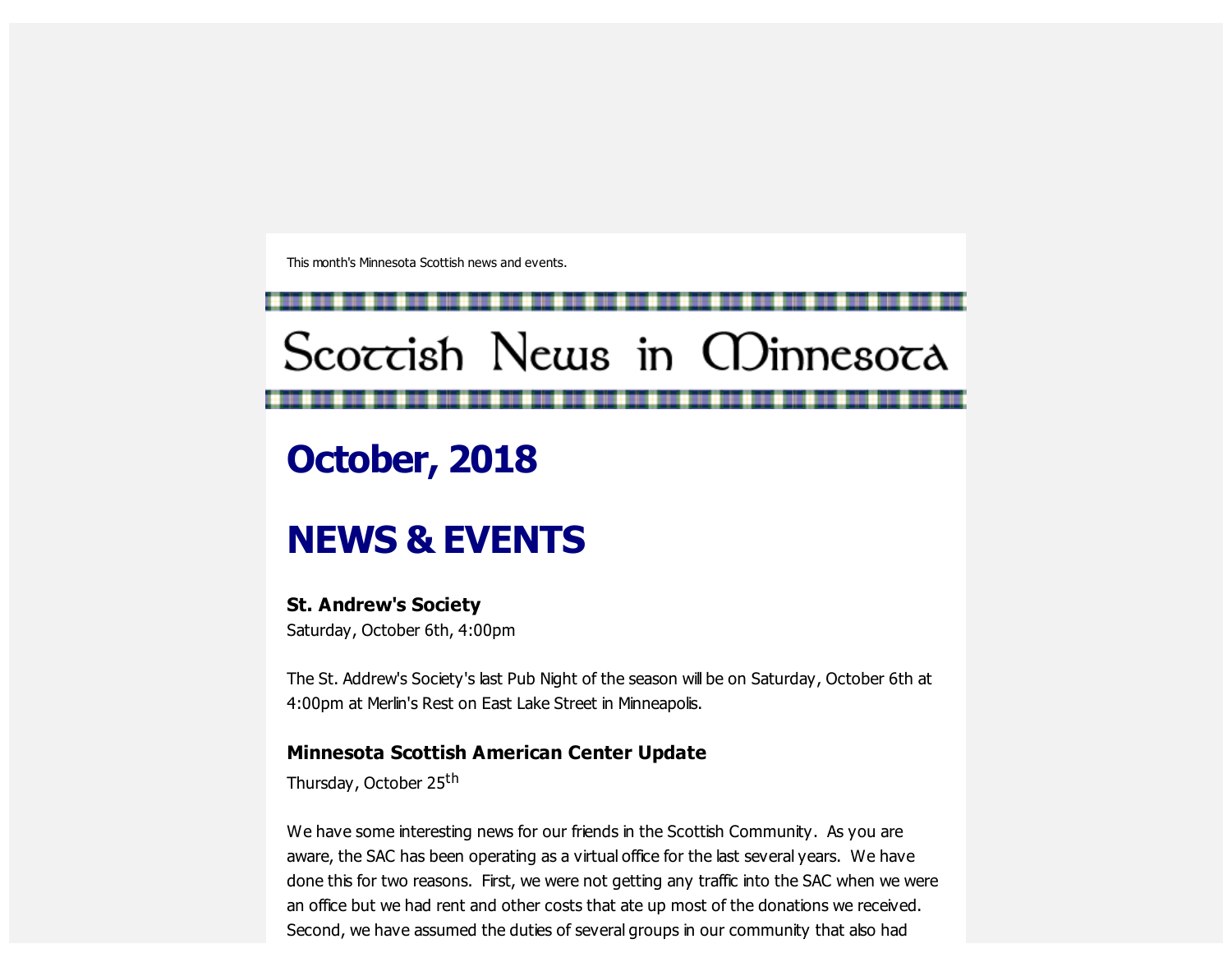costs and this allowed us to develop funds to expand Tartan Day into a week-long set of events. Over the last two years we have been able to not only fund the SAC but to also fund Tartan Week.

We are pleased to announce that the SAC has joined with Vom Fass to host three Scotch Tastings throughout the year that will fund the SAC functions and Tartan Week as well. These Scotch tastings will be at the Vom Fass store in the Mall of America. They are October 25<sup>th</sup>, 2018, February 21<sup>st</sup> and April 11<sup>th</sup>, 2019.

These tasting will follow a format that Vom Fass has used before and that we were involved with last April. Each tasting will not only be a tasting of several single malt scotches, many of which we cannot readily get here in Minnesota, but will also include a small-plate tasting for each scotch that pairs with that scotch. This is unique with Vom Fass and compliments their store's oils, vinegars and spices.

The costs will be \$60.00 per person and reservations can be made on the Vom Fass Facebook page or by phone. Reservation are limited to the first 45 people who sign up, so don't wait. We will be emailing a separate invitation out for each tasting with the scotch flights soon. If you would like to be included and are not yet on the email list please contact Neil Johnson at [johnson\\_neil@comcast.net](mailto:johnson_neil@comcast.net) to get on the email list.

We look forward to a long partnership with Vom Fass and hope that you will join us for evenings of fun at one or all of the Tastings.

#### **Royal Scottish Country Dance Society**

#### **Learn to Dance Scottish**

Scottish country dancing is the traditional social dance form of Scotland. If you are [interested](https://scottishamericancentermn.us10.list-manage.com/track/click?u=2fe4099001736ac4b948473e4&id=52890f0e23&e=6b0ba04b53) in joining the fun, the Royal Scottish Country Dance Society (RSCDS) Twin Cities Branch is holding beginner classes on Monday nights, 7:00pm to 9:00pm at Tapestry Folkdance Center in south Minneapolis. Wear [comfortable](https://scottishamericancentermn.us10.list-manage.com/track/click?u=2fe4099001736ac4b948473e4&id=cb48a232c3&e=6b0ba04b53) clothing and soft-soled shoes. No need to bring a partner. Classes are free through the end of October! See [http://www.rscds-twincities.org/classes.html](https://scottishamericancentermn.us10.list-manage.com/track/click?u=2fe4099001736ac4b948473e4&id=85d262af75&e=6b0ba04b53) for more information.

#### **New Pearl Buttons**

October 7th, 1:00pm-2:30pm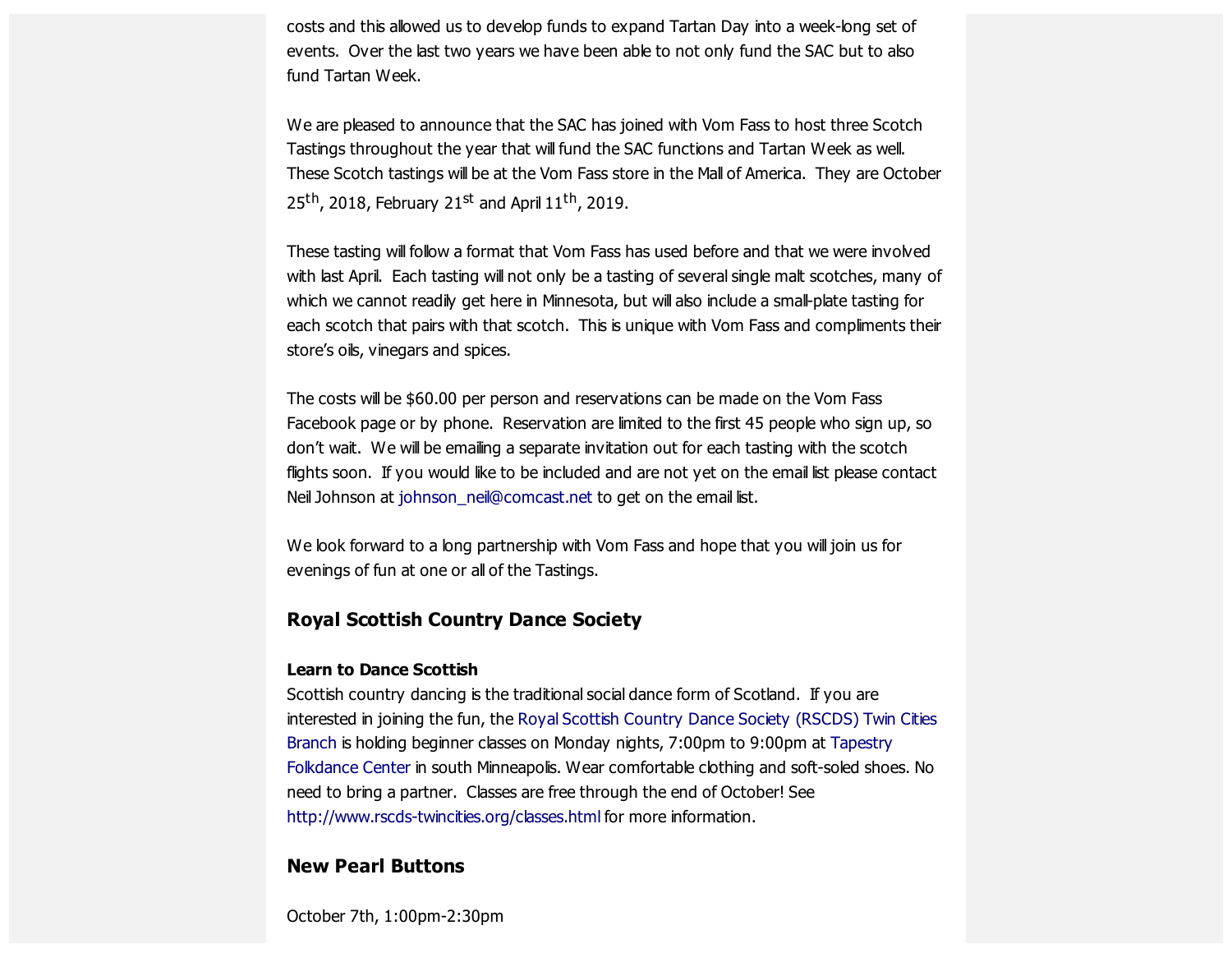Waldmann's Brewery & Wurstery 445 Smith Avenue North St. Paul, MN (near the high bridge)

Waldmann's is the oldest saloon in Minnesota, opening in 1857 as a "respectable" (families welcomed as well as working men) establishment serving housemade food (sausages their specialty) and a variety of on-the-premises brewed beers. New Pearl Buttons plays Bohemian, German and Austrian café music during their Sunday brunch on the first Sunday of October (and November 4th, if you miss this month). Everyone welcome; no cover, and great food and hospitality. Come on down for Oktober gemutlichkeit! Waldmann's.

#### **October 31st, 6:00pm-8:00pm**

Tillie's Farmhouse: Music & Poetry Night

It's the Halloween edition of Poetry Night at Tille's. The New Pearl Buttons with John Wenstrom on vocals open the night at 6:00 pm with spooky folk songs and tunes! Stay for the excellent food and local poets reading *their* spooky stuff from 7:00-8:00 pm. This is a sometimes scary, sometimes funny Halloween celebration! Costumes are fine, if you feel like it, but certainly not required.

## **Laura MacKenzie**

Music of the Lowlands of Scotland Tuesday, October 16th-Thursday, October 18th Lake Agassiz Regional Libraries, Minnesota

Laura MacKenzie presents a program of songs and music from the Lowlands of Scotland, on voice and a variety of traditional wind instruments.

Tuesday, October 16th, 1:00pm - Crookston Public Library

Tuesday, October 16th, 6:00pm - Ada Public Library

Wednesday, October 17th, 11:00am - Lake Park City Center

Wednesday, Octobert 17th, 3:00pm - Westrum Apts, Rothesay

Thursday, October 18th, 3:00pm - Gonvik Library LINK Site

Thursday, October 18th, 7:00pm - Detroit Lakes Public Library